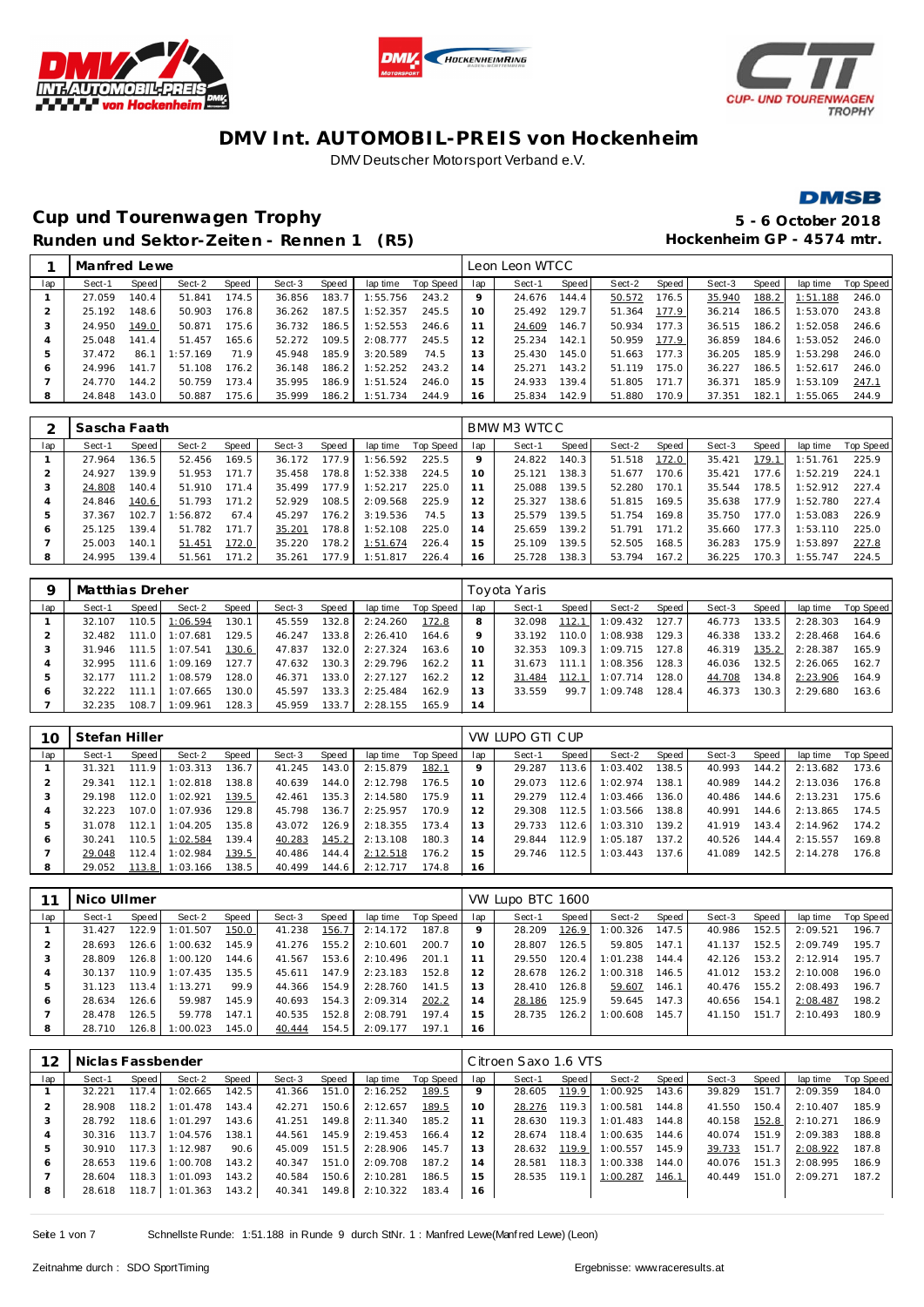





**DMSB** 

### **Cup und Tourenwagen Trophy 5 - 6 October 2018** Runden und Sektor-Zeiten - Rennen 1 (R5) **Hockenheim GP** - 4574 mtr.

| 14      | Lucas Fischer |       |                |        |        |       |          |           |                | VW Lupo CUP |       |          |       |        |       |          |           |
|---------|---------------|-------|----------------|--------|--------|-------|----------|-----------|----------------|-------------|-------|----------|-------|--------|-------|----------|-----------|
| lap     | Sect-1        | Speed | Sect-2         | Speed  | Sect-3 | Speed | lap time | Top Speed | lap            | Sect-1      | Speed | Sect-2   | Speed | Sect-3 | Speed | lap time | Top Speed |
|         | 31.793        | 113.2 | 1:04.477       | 134.7  | 43.484 | 143.8 | 2:19.754 | 184.0     |                | 29.730      | 113.6 | 1:03.607 | 138.1 | 41.562 | 145.6 | 2:14.899 | 178.8     |
|         | 29.779        | 115.4 | 1:03.308       | 137.9  | 42.344 | 144.4 | 2:15.431 | 182.4     |                | 29.942      | 113.6 | 1:05.662 | 134.8 | 42.934 | 143.6 | 2:18.538 | 178.5     |
| $\cdot$ | 29.767        | 115.5 | 1:03.387       | 136.5  | 42.856 | 139.7 | 2:16.010 | 180.9     | 10             | 30.030      | 113.6 | 1:04.700 | 137.9 | 41.321 | 145.6 | 2:16.051 | 181.8     |
|         | 31.532        | 106.6 | 1:08.385       | 129.2  | 44.636 | 141.7 | 2:24.553 | 156.7     |                | 30.003      | 113.7 | 1:03.467 | 138.3 | 41.107 | 145.6 | 2:14.577 | 179.7     |
| 5       | 31.528        | 107.5 | 1:05.656       | 133.5  | 42.003 | 144.0 | 2:19.187 | 177.6     |                | 30.316      | 114.8 | 1:04.327 | 139.2 | 42.246 | 146.5 | 2:16.889 | 180.6     |
| $\circ$ | 29.820        | 114.8 | 1:03.431       | 137.81 | 41.922 | 145.2 | 2:15.173 | 181.2     | 13             | 31.349      | 117.5 | 1:03.854 | 138.1 | 41.517 | 146.1 | 2:16.720 | 186.2     |
|         | 29.722        |       | 116.4 1:03.154 | 137.6  | 41.596 | 145.2 | 2:14.472 | 179.1     | $\overline{4}$ | 29.976      | 117.8 | 1:03.505 | 134.7 | 41.831 | 146.7 | 2:15.312 | 184.3     |
|         |               |       |                |        |        |       |          |           |                |             |       |          |       |        |       |          |           |

|     |        |         | Wolfgang Hönscheid |       |        |       |          |           |                | Ford Fiesta |       |          |               |        |       |          |           |
|-----|--------|---------|--------------------|-------|--------|-------|----------|-----------|----------------|-------------|-------|----------|---------------|--------|-------|----------|-----------|
| lap | Sect-1 | Speed   | Sect-2             | Speed | Sect-3 | Speed | lap time | Top Speed | lap            | Sect-1      | Speed | Sect-2   | Speed         | Sect-3 | Speed | lap time | Top Speed |
|     | 31.462 | 115.9   | 1:03.237           | 141.0 | 41.544 | 150.4 | 2:16.243 | 190.8     |                | 28.818      | 117.8 | 1:01.116 | 143.4         | 40.204 | 147.5 | 2:10.138 | 184.6     |
|     | 29.114 | 117.9 I | 1:01.407           | 143.8 | 42.476 | 149.6 | 2:12.997 | 189.1     | 10             | 28.990      | 116.8 | 1:01.259 | 142.1         | 41.052 | 147.7 | 2:11.301 | 184.3     |
|     | 28.933 | 117.3   | 1:01.046           | 143.0 | 41.259 | 148.4 | 2:11.238 | 187.8     |                | 28.921      | 117.8 | 1:01.187 | $139.7 \cdot$ | 40.557 | 149.2 | 2:10.665 | 187.5     |
|     | 31.623 | 115.0   | 1:08.501           | 136.9 | 41.990 | 147.1 | 2:22.114 | 176.8     |                | 28.912      | 117.3 | 1:01.500 | 143.0         | 40.453 | 148.6 | 2:10.865 | 184.9     |
|     | 30.966 | 108.3   | 1:11.437           | 107.9 | 46.414 | 134.7 | 2:28.817 | 187.5     | 3              | 29.249      | 117.3 | 1:01.123 | 142.9         | 40.645 | 147.3 | 2:11.017 | 184.3     |
| 6   | 30.021 | 116.4   | 1:00.984           | 141.9 | 40.295 | 148.4 | 2:11.300 | 187.5     | $\overline{4}$ | 29.018      | 117.6 | 1:01.974 | 140.1         | 40.552 | 147.5 | 2:11.544 | 185.2     |
|     | 28.906 | 117.O I | 1:01.081           | 142.7 | 40.435 | 148.4 | 2:10.422 | 185.2     | 5              | 29.222      | 116.8 | 1:01.589 | 141.0         | 40.889 | 147.3 | 2:11.700 | 184.3     |
| 8   | 28.978 | 118.6   | 1:00.948           | 142.9 | 40.221 | 149.2 | 2:10.147 | 184.6     | 16             |             |       |          |               |        |       |          |           |

| 18  | Oliver Greven |       |          |       |        |       |          |           |                 | Citroen Saxo |       |        |       |        |       |          |           |
|-----|---------------|-------|----------|-------|--------|-------|----------|-----------|-----------------|--------------|-------|--------|-------|--------|-------|----------|-----------|
| lap | Sect-1        | Speed | Sect-2   | Speed | Sect-3 | Speed | lap time | Top Speed | lap             | Sect-1       | Speed | Sect-2 | Speed | Sect-3 | Speed | lap time | Top Speed |
|     | 30.729        | 121.2 | 59.549   | 152.8 | 40.760 | 160.7 | 2:11.038 | 203.0     |                 | 27.262       | 129.2 | 58.385 | 155.8 | 39.429 | 161.4 | 2:05.076 | 196.7     |
|     | 27.640        | 129.3 | 58.124   | 155.8 | 39.677 | 162.2 | 2:05.441 | 201.1     | 10 <sup>°</sup> | 26.984       | 129.7 | 56.510 | 157.0 | 38.985 | 163.6 | 2:02.479 | 198.9     |
| 3   | 27.148        | 131.4 | 57.414   | 156.3 | 39.374 | 162.4 | 2:03.936 | 204.5     |                 | 27.341       | 127.5 | 58.676 | 153.4 | 39.792 | 161.4 | 2:05.809 | 199.6     |
|     | 27.310        | 129.2 | :02.632  | 151.9 | 42.353 | 156.3 | 2:12.295 | 172.8     |                 | 26.924       | 129.5 | 56.653 | 154.9 | 38.854 | 162.7 | 2:02.431 | 199.3     |
| ь   | 29.175        | 126.6 | 1:35.895 | 80.5  | 42.976 | 162.2 | 2:48.046 | 92.9      | 3               | 27.406       | 130.8 | 57.955 | 155.4 | 39.332 | 161.0 | 2:04.693 | 201.1     |
| 6   | 27.191        | 131.4 | 57.003   | 155.8 | 39.050 | 161.2 | 2:03.244 | 204.5     | $\overline{a}$  | 27.516       | 128.9 | 58.366 | 154.1 | 39.606 | 161.4 | 2:05.488 | 200.4     |
|     | 26.851        | 130.8 | 56.877   | 156.1 | 38.989 | 162.2 | 2:02.717 | 201.5     | 5               | 27.232       | 130.1 | 58.375 | 153.8 | 40.389 | 160.7 | 2:05.996 | 199.3     |
| 8   | 27.269        | 130.9 | 58.689   | 151.0 | 40.470 | 162.4 | 2:06.428 | 196.7     | 16              |              |       |        |       |        |       |          |           |

| 19  | Daniel Haager |       |          |       |        |       |          |           |                | Honda CivicType R |       |        |       |        |       |          |           |
|-----|---------------|-------|----------|-------|--------|-------|----------|-----------|----------------|-------------------|-------|--------|-------|--------|-------|----------|-----------|
| lap | Sect-1        | Speed | Sect-2   | Speed | Sect-3 | Speed | lap time | Top Speed | lap            | Sect-1            | Speed | Sect-2 | Speed | Sect-3 | Speed | lap time | Top Speed |
|     | 31.297        | 126.2 | 1:00.273 | 147.7 | 39.685 | 162.9 | 2:11.255 | 209.7     |                | 27.420            | 133.5 | 55.621 | 159.3 | 37.880 | 165.4 | 2:00.921 | 205.3     |
|     | 27.635        | 132.5 | 56.629   | 156.3 | 38.559 | 165.4 | 2:02.823 | 209.7     |                | 26.675            | 131.4 | 55.877 | 157.2 | 37.907 | 165.1 | 2:00.459 | 203.0     |
|     | 26.698        | 131.5 | 56.282   | 157.4 | 39.096 | 165.6 | 2:02.076 | 209.7     |                | 26.675            | 132.5 | 55.725 | 158.8 | 38.031 | 165.4 | 2:00.431 | 203.4     |
|     | 26.579        | 132.7 | 1:00.039 | 152.5 | 41.756 | 158.6 | 2:08.374 | 201.9     |                | 26.446            | 132.4 | 55.583 | 158.4 | 38.136 | 165.9 | 2:00.165 | 202.2     |
| 5   | 28.715        | 131.9 | 1:42.917 | 93.2  | 42.241 | 164.9 | 2:53.873 | 57.9      | 3              | 26.549            | 132.8 | 55.562 | 157.7 | 37.632 | 165.4 | 1:59.743 | 203.0     |
| O   | 27.452        | 130.8 | 56.512   | 156.1 | 38.270 | 165.6 | 2:02.234 | 208.9     | $\overline{a}$ | 26.542            | 132.2 | 55.794 | 157.7 | 38.869 | 162.9 | 2:01.205 | 203.4     |
|     | 26.277        | 133.0 | 55.459   | 157.7 | 37.857 | 165.1 | 1:59.593 | 206.5     | 15             | 26.518            | 132.4 | 56.740 | 156.5 | 38.269 | 164.4 | 2:01.527 | 202.6     |
| 8   | 26.785        | 132.8 | 55.823   | 157.7 | 37.933 | 165.6 | 2:00.541 | 205.3     | 16             | 26.897            | 132.4 | 55.919 | 157.2 | 38.176 | 163.9 | 2:00.992 | 203.0     |

| 22  | Günther Göbel |       |        |       |        |       |          |           |     | Seat Leon Supercopa |       |        |       |        |       |          |           |
|-----|---------------|-------|--------|-------|--------|-------|----------|-----------|-----|---------------------|-------|--------|-------|--------|-------|----------|-----------|
| lap | Sect-1        | Speed | Sect-2 | Speed | Sect-3 | Speed | lap time | Top Speed | lap | Sect-1              | Speed | Sect-2 | Speed | Sect-3 | Speed | lap time | Top Speed |
|     | 30.807        | 124.7 | 56.773 | 161.2 | 38.495 | 167.2 | 2:06.075 | 223.1     |     | 26.868              | 125.4 | 57.204 | 165.4 | 38.049 | 164.6 | 2:02.121 | 218.6     |

| 25  | Olaf Schley |       |          |       |        |       |          |           | BMW M3 |        |       |        |       |        |       |          |           |
|-----|-------------|-------|----------|-------|--------|-------|----------|-----------|--------|--------|-------|--------|-------|--------|-------|----------|-----------|
| lap | Sect-1      | Speed | Sect-2   | Speed | Sect-3 | Speed | lap time | Top Speed | lap    | Sect-1 | Speed | Sect-2 | Speed | Sect-3 | Speed | lap time | Top Speed |
|     | 30.310      | 124.7 | 59.307   | 151.5 | 39.486 | 163.6 | 2:09.103 | 218.2     |        | 27.344 | 129.7 | 56.511 | 156.1 | 38.258 | 165.4 | 2:02.113 | 212.6     |
|     | 27.273      | 128.1 | 56.399   | 157.7 | 38.740 | 164.4 | 2:02.412 | 217.7     | 10     | 27.220 | 130.1 | 57.830 | 154.3 | 39.916 | 165.6 | 2:04.966 | 211.8     |
| 3   | 26.960      | 131.7 | 56.023   | 157.9 | 38.551 | 166.4 | 2:01.534 | 218.2     | 11     | 27.671 | 128.6 | 57.338 | 156.3 | 38.959 | 162.4 | 2:03.968 | 213.4     |
| 4   | 26.887      | 128.7 | 1:00.219 | 150.4 | 41.517 | 156.5 | 2:08.623 | 215.6     |        | 27.793 | 127.4 | 57.200 | 153.4 | 39.208 | 162.2 | 2:04.201 | 210.9     |
| 5   | 28.694      | 118.6 | : 43.249 | 82.5  | 42.340 | 164.6 | 2:54.283 | 58.5      | 3      | 27.822 | 130.0 | 57.385 | 155.2 | 39.985 | 161.4 | 2:05.192 | 211.4     |
| Ô   | 27.526      | 127.4 | 56.827   | 154.9 | 39.788 | 163.9 | 2:04.141 | 215.6     | 14     | 27.798 | 125.1 | 57.526 | 155.6 | 40.255 | 162.7 | 2:05.579 | 213.0     |
|     | 27.408      | 128.9 | 56.911   | 153.6 | 39.625 | 166.7 | 2:03.944 | 210.1     | 15     | 28.060 | 125.7 | 59.060 | 153.0 | 40.422 | 162.7 | 2:07.542 | 213.9     |
| 8   | 27.493      | 130.1 | 56.041   | 157.9 | 38.497 | 164.6 | 2:02.031 | 213.0     | 16     |        |       |        |       |        |       |          |           |

| 26  | Jochen Thissen |              |              |       |                                      |       |                               |                       |    | Opel Astra   |       |              |       |                                               |       |                             |  |
|-----|----------------|--------------|--------------|-------|--------------------------------------|-------|-------------------------------|-----------------------|----|--------------|-------|--------------|-------|-----------------------------------------------|-------|-----------------------------|--|
| lap | Sect-1         | Speed        | Sect-2       | Speed | Sect-3                               | Speed |                               | laptime Top Speed lap |    | Sect-1       | Speed | Sect-2       | Speed | Sect-3                                        | Speed | lap time Top Speed          |  |
|     | 30.681         | 130.4        | 54.708 167.4 |       |                                      |       | 38.093 175.3 2:03.482 231.3 9 |                       |    | 24.747 138.6 |       | 52.228 169.0 |       | 36.148 176.2 1:53.123 230.3                   |       |                             |  |
|     |                | 25.951 137.8 | 52.773       | 169.8 |                                      |       | 37.006 172.2 1:55.730 231.3 1 |                       | 10 | 24.719 139.0 |       | 52.922 166.2 |       |                                               |       | 36.279 177.9 1:53.920 230.3 |  |
|     | 25.457 138.5   |              | 53.150       |       | 172.5 36.340 173.4 1:54.947 224.1 11 |       |                               |                       |    | 25.058 140.1 |       |              |       | 52.319  169.8  36.236  177.0  1:53.613  232.3 |       |                             |  |

Seite 2 von 7 Schnellste Runde: 1:51.188 in Runde 9 durch StNr. 1 : Manfred Lewe(Manf red Lewe) (Leon)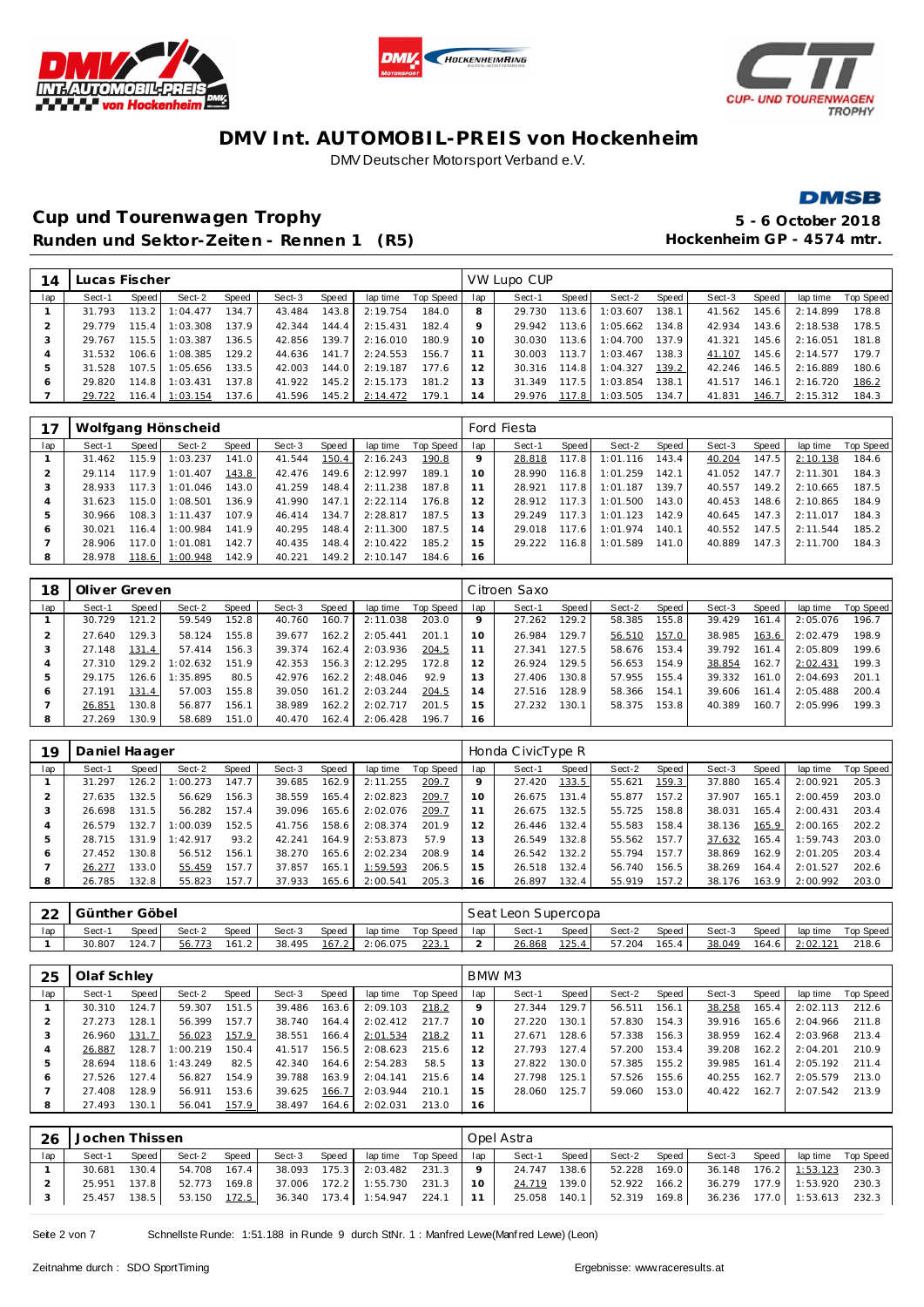





### **Cup und Tourenwagen Trophy 5 - 6 October 2018**

# **DMSB**

### Runden und Sektor-Zeiten - Rennen 1 (R5) **Hockenheim GP** - 4574 mtr.

|     |                |  |  |  |  |  |  |  | 33.858 103.0 1:55.174 72.4   42.212 176.2 3:11.244 65.9   13   25.160 140.6   52.482 170.3   36.156 175.9 1:53.798 230.3           |  |
|-----|----------------|--|--|--|--|--|--|--|------------------------------------------------------------------------------------------------------------------------------------|--|
| 6 1 |                |  |  |  |  |  |  |  | 25.734 135.7   52.719 170.1   36.343 <u>179.1</u> 1:54.796 230.8   14   26.011 138.8   52.694 165.4   36.676 175.6  1:55.381 229.8 |  |
|     | 24.873 141.4   |  |  |  |  |  |  |  |                                                                                                                                    |  |
|     | 8 25.503 139.5 |  |  |  |  |  |  |  | 52.327 172.2 36.056 176.5 1:53.886 228.8 16 25.144 137.2 52.824 167.4 37.560 166.2 1:55.528 230.3                                  |  |

|     | Harald Tänzler |       |          |       |        |       |          |           |                | BMW E46 WTC |       |        |       |        |       |          |           |
|-----|----------------|-------|----------|-------|--------|-------|----------|-----------|----------------|-------------|-------|--------|-------|--------|-------|----------|-----------|
| lap | Sect-1         | Speed | Sect-2   | Speed | Sect-3 | Speed | lap time | Top Speed | lap            | Sect-1      | Speed | Sect-2 | Speed | Sect-3 | Speed | lap time | Top Speed |
|     | 28.925         | 137.1 | 54.212   | 171.7 | 36.999 | 181.8 | 2:00.136 | 237.9     | $\circ$        | 25.107      | 141.2 | 52.365 | 175.6 | 36.151 | 181.8 | 1:53.623 | 238.4     |
|     | 25.367         | 141.4 | 52.256   | 173.9 | 36.828 | 182.1 | 1:54.451 | 240.0     | 10             | 25.037      | 141.7 | 52.494 | 173.4 | 36.311 | 181.5 | 1:53.842 | 237.4     |
|     | 25.904         | 135.5 | 52.367   | 173.6 | 36.464 | 181.2 | 1:54.735 | 239.5     |                | 25.060      | 141.5 | 51.981 | 172.8 | 36.235 | 182.7 | 1:53.276 | 240.0     |
| 4   | 25.409         | 139.0 | 53.153   | 171.2 | 45.718 | 115.6 | 2:04.280 | 240.5     |                | 25.966      | 126.2 | 53.735 | 169.5 | 36.495 | 182.4 | 1:56.196 | 235.8     |
|     | 37.233         | 103.0 | 1:57.748 | 76.4  | 43.277 | 176.5 | 3:18.258 | 74.8      | 3              | 25.025      | 143.4 | 51.623 | 175.6 | 36.596 | 178.8 | 1:53.244 | 239.5     |
| 6   | 26.246         | 136.9 | 52.582   | 169.5 | 36.382 | 182.7 | 1:55.210 | 237.9     | $\overline{a}$ | 26.691      | 126.3 | 52.854 | 173.4 | 36.193 | 181.5 | 1:55.738 | 235.3     |
|     | 25.040         | 139.0 | 51.867   | 174.5 | 37.403 | 182.7 | 1:54.310 | 238.9     | 5              | 25.469      | 132.0 | 53.395 | 170.9 | 36.484 | 181.5 | 1:55.348 | 238.9     |
| 8   | 25.531         | 137.2 | 52.362   | 175.3 | 36.097 | 183.7 | 1:53.990 | 237.4     | 16             | 25.378      | 139.9 | 52.444 | 173.4 | 36.706 | 180.6 | 1:54.528 | 237.9     |

| 30  |        |       | Hans-Ulrich Kainzinger |       |        |       |          |           |     | Porsche GT3 |       |        |       |        |       |          |           |
|-----|--------|-------|------------------------|-------|--------|-------|----------|-----------|-----|-------------|-------|--------|-------|--------|-------|----------|-----------|
| lap | Sect-1 | Speed | Sect-2                 | Speed | Sect-3 | Speed | lap time | Top Speed | lap | Sect-1      | Speed | Sect-2 | Speed | Sect-3 | Speed | lap time | Top Speed |
|     | 30.731 | 127.5 | 54.491                 | 167.2 | 38.208 | 180.6 | 2:03.430 | 241.1     |     | 25.415      | 144.0 | 52.241 | 173.1 | 36.849 | 179.1 | 1:54.505 | 243.2     |
|     | 26.688 | 128.4 | 53.731                 | 170.6 | 37.324 | 79.1  | 1:57.743 | 239.5     | 10  | 25.518      | 142.1 | 52.392 | 170.6 | 38.716 | 174.5 | :56.626  | 242.7     |
| 3   | 25.521 | 141.4 | 52.864                 | 172.0 | 36.894 | 179.7 | 1:55.279 | 241.1     | -1  | 25.693      | 139.2 | 52.434 | 170.6 | 37.170 | 177.6 | :55.297  | 242.2     |
|     | 25.716 | 143.0 | 54.423                 | 160.0 | 49.752 | 163.6 | 2:09.891 | 241.6     | 12  | 25.892      | 131.5 | 52.940 | 169.3 | 37.189 | 180.3 | : 56.021 | 240.0     |
| 5   | 29.470 | 126.8 | 1:54.822               | 76.8  | 42.484 | 78.2  | 3:06.776 | 66.2      | 3   | 25.566      | 141.0 | 53.727 | 168.8 | 37.504 | 175.6 | 1:56.797 | 241.6     |
| Ô   | 25.946 | 137.6 | 52.723                 | 170.9 | 36.642 | 180.6 | 1:55.311 | 242.7     | 14  | 25.892      | 134.7 | 53.358 | 167.4 | 37.171 | 178.2 | :56.421  | 240.5     |
|     | 25.566 | 140.3 | 52.348                 | 171.2 | 36.933 | 177.0 | 1:54.847 | 242.7     | 15  | 25.802      | 138.3 | 53.581 | 170.6 | 37.144 | 180.0 | 1:56.527 | 241.1     |
| 8   | 25.634 | 142.3 | 52.442                 | 171.7 | 36.814 | 179.7 | 1:54.890 | 243.2     | 16  | 25.854      | 141.5 | 53.185 | 167.2 | 37.398 | 175.9 | : 56.437 | 240.5     |

| 34           | Sven Schneider |         |          |       |        |       |          |           |                | Renault Cup-Clio RS III |       |        |                    |        |       |          |           |
|--------------|----------------|---------|----------|-------|--------|-------|----------|-----------|----------------|-------------------------|-------|--------|--------------------|--------|-------|----------|-----------|
| lap          | Sect-1         | Speed   | Sect-2   | Speed | Sect-3 | Speed | lap time | Top Speed | lap            | Sect-1                  | Speed | Sect-2 | Speed              | Sect-3 | Speed | lap time | Top Speed |
|              | 31.242         | 119.5   | 1:01.165 | 145.7 | 41.038 | 152.8 | 2:13.445 | 196.4     |                | 28.282                  | 122.2 | 59.156 | 149.6              | 39.937 | 153.0 | 2:07.375 | 190.1     |
|              | 28.831         | 121.3   | 1:00.855 | 146.9 | 40.534 | 153.4 | 2:10.220 | 193.5     | 10             | 28.310                  | 120.9 | 59.251 | 150.2              | 39.900 | 153.2 | 2:07.461 | 190.5     |
|              | 28.291         | 120.9   | 1:00.163 | 148.4 | 40.508 | 154.1 | 2:08.962 | 190.5     |                | 28.558                  | 122.2 | 59.460 | 149.0              | 39.925 | 154.3 | 2:07.943 | 189.5     |
|              | 28.693         | 118.3 I | 1:00.405 | 147.1 | 41.993 | 153.0 | 2:11.091 | 189.1     |                | 28.400                  | 122.6 | 59.052 | 149.6              | 40.168 | 154.1 | 2:07.620 | 190.8     |
|              | 29.150         | 121.9   | 1:28.663 | 90.2  | 43.332 | 153.6 | 2:41.145 | 186.2     | 13             | 28.416                  | 122.2 | 59.208 | 149.6              | 39.921 | 154.9 | 2:07.545 | 192.5     |
| <sub>6</sub> | 28.313         | 121.3   | 59.198   | 149.4 | 39.725 | 154.1 | 2:07.236 | 193.5     | $\overline{4}$ | 28.642                  | 121.9 | 59.136 | 150.0              | 39.877 | 154.1 | 2:07.655 | 192.2     |
|              | 28.313         | 121.5   | 59.223   | 148.4 | 39.856 | 153.8 | 2:07.392 | 192.2     | 5              | 28.353                  | 121.5 | 59.497 | 147.5 <sub>1</sub> | 39.657 | 154.3 | 2:07.507 | 190.1     |
| 8            | 28.074         | 122.7   | 59.241   | 148.1 | 39.869 | 154.3 | 2:07.184 | 190.8     | 16             |                         |       |        |                    |        |       |          |           |

| 35  | Alexander Brauer |       |          |       |        |       |          |           |                | Renault Clio |       |        |       |        |       |          |           |
|-----|------------------|-------|----------|-------|--------|-------|----------|-----------|----------------|--------------|-------|--------|-------|--------|-------|----------|-----------|
| lap | Sect-1           | Speed | Sect-2   | Speed | Sect-3 | Speed | lap time | Top Speed | lap            | Sect-1       | Speed | Sect-2 | Speed | Sect-3 | Speed | lap time | Top Speed |
|     | 31.641           | 124.9 | : 00.228 | 151.0 | 40.103 | 161.9 | 2:11.972 | 209.3     |                | 27.814       | 128.3 | 56.494 | 157.4 | 38.464 | 165.4 | 2:02.772 | 208.7     |
|     | 27.573           | 129.2 | 57.117   | 157.4 | 39.263 | 164.4 | 2:03.953 | 205.7     | 10             | 27.145       | 130.6 | 56.298 | 157.9 | 39.110 | 164.9 | 2:02.553 | 208.      |
| З   | 27.341           | 131.2 | 56.867   | 155.8 | 39.300 | 163.6 | 2:03.508 | 206.9     |                | 27.205       | 130.1 | 56.468 | 156.5 | 38.655 | 162.9 | 2:02.328 | 206.5     |
|     | 27.598           | 130.4 | : 01.759 | 152.1 | 41.548 | 161.4 | 2:10.905 | 162.7     | 12             | 27.182       | 130.4 | 56.139 | 157.2 | 38.745 | 163.4 | 2:02.066 | 206.9     |
| ь   | 28.417           | 130.3 | 1:39.554 | 91.6  | 42.056 | 162.2 | 2:50.027 | 66.3      | 13             | 27.196       | 131.7 | 56.456 | 156.7 | 38.858 | 163.4 | 2:02.510 | 206.5     |
| Ô   | 27.442           | 130.4 | 56.310   | 156.7 | 39.043 | 165.1 | 2:02.795 | 208.1     | $\overline{4}$ | 27.624       | 131.9 | 58.704 | 154.9 | 40.263 | 161.9 | 2:06.591 | 206.9     |
|     | 27.492           | 129.5 | 56.650   | 158.8 | 39.050 | 165.6 | 2:03.192 | 208.5     | 5              | 27.327       | 129.2 | 58.737 | 156.1 | 40.665 | 156.3 | 2:06.729 | 203.4     |
| 8   | 27.397           | 130.9 | 56.744   | 158.6 | 38.566 | 165.4 | 2:02.707 | 206.5     | 16             |              |       |        |       |        |       |          |           |

| 36  | Niklas Lewe |       |          |       |        |                |          |           |     | Renault Clio RS |       |             |       |        |       |          |           |
|-----|-------------|-------|----------|-------|--------|----------------|----------|-----------|-----|-----------------|-------|-------------|-------|--------|-------|----------|-----------|
| lap | Sect-1      | Speed | Sect-2   | Speed | Sect-3 | Speed          | lap time | Top Speed | lap | Sect-1          | Speed | Sect-2      | Speed | Sect-3 | Speed | lap time | Top Speed |
|     | 31.866      | 123.3 | 59.881   | 152.1 | 40.641 | 160.5          | 2:12.388 | 198.9     | 9   | 27.750          | 127.5 | 58.348      | 152.1 | 39.613 | 157.2 | 2:05.711 | 196.0     |
|     | 28.783      | 24.6  | 58.041   | 153.2 | 39.533 | 160.2          | 2:06.357 | 202.2     | 10  | 27.714          | 126.6 | 58.828      | 151.9 | 39.559 | 157.9 | 2:06.101 | 194.6     |
| З   | 27.464      | 27.5  | 58.054   | 153.6 | 39.838 | 160.0          | 2:05.356 | 204.2     |     | 27.656          | 124.6 | 58.705      | 151.3 | 39.623 | 158.1 | 2:05.984 | 193.9     |
|     | 27.743      | 25.6  | 1:01.497 | 148.6 | 41.818 | 141<br>$\cdot$ | 2:11.058 | 172.5     |     | 27.941          | 127.5 | 58.660      | 152.5 | 39.735 | 158.4 | 2:06.336 | 193.5     |
| 5   | 29.761      | 124.4 | : 36.541 | 82.1  | 42.999 | 159.5          | 2:49.301 | 92.2      | 13  | 28.114          | 124.4 | 58.954      | 151.0 | 39.302 | 157.0 | 2:06.370 | 194.9     |
| O   | 27.545      | 26.5  | 58.100   | 153.0 | 39.217 | 159.3          | 2:04.862 | 199.6     | 4   | 27.896          | 127.1 | 156<br>:00. | 152.5 | 39.629 | 158.6 | 2:07.681 | 194.6     |
|     | 27.364      | 26.8  | 58.118   | 152.1 | 39.240 | 158.8          | 2:04.722 | 198.2     | 5   | 27.910          | 126.9 | 59.345      | 150.6 | 39.972 | 159.1 | 2:07.227 | 193.9     |
| 8   | 27.711      | 128.0 | 58.125   | 152.3 | 39.380 | 159.3          | 2:05.216 | 196.7     | 16  |                 |       |             |       |        |       |          |           |

|     | 38 Karl-Friedrich Joho |       |                             |        |  |  | Renault Clio III Cup                                         |  |                                                                                                         |  |  |
|-----|------------------------|-------|-----------------------------|--------|--|--|--------------------------------------------------------------|--|---------------------------------------------------------------------------------------------------------|--|--|
| lap | Sect-1                 | Speed | Sect-2                      | Speed. |  |  | Sect-3 Speed laptime Top Speed lap Sect-1 Speed Sect-2 Speed |  | Sect-3 Speed lap time Top Speed                                                                         |  |  |
|     |                        |       | 31.637 114.4 1:00.518 149.6 |        |  |  |                                                              |  | 40.680 153.0 2:12.835 <u>195.3</u>   9   28.703 120.4  59.373 149.6  <u>39.281</u> 153.2 2:07.357 192.2 |  |  |

Seite 3 von 7 Schnellste Runde: 1:51.188 in Runde 9 durch StNr. 1 : Manfred Lewe(Manfred Lewe) (Leon)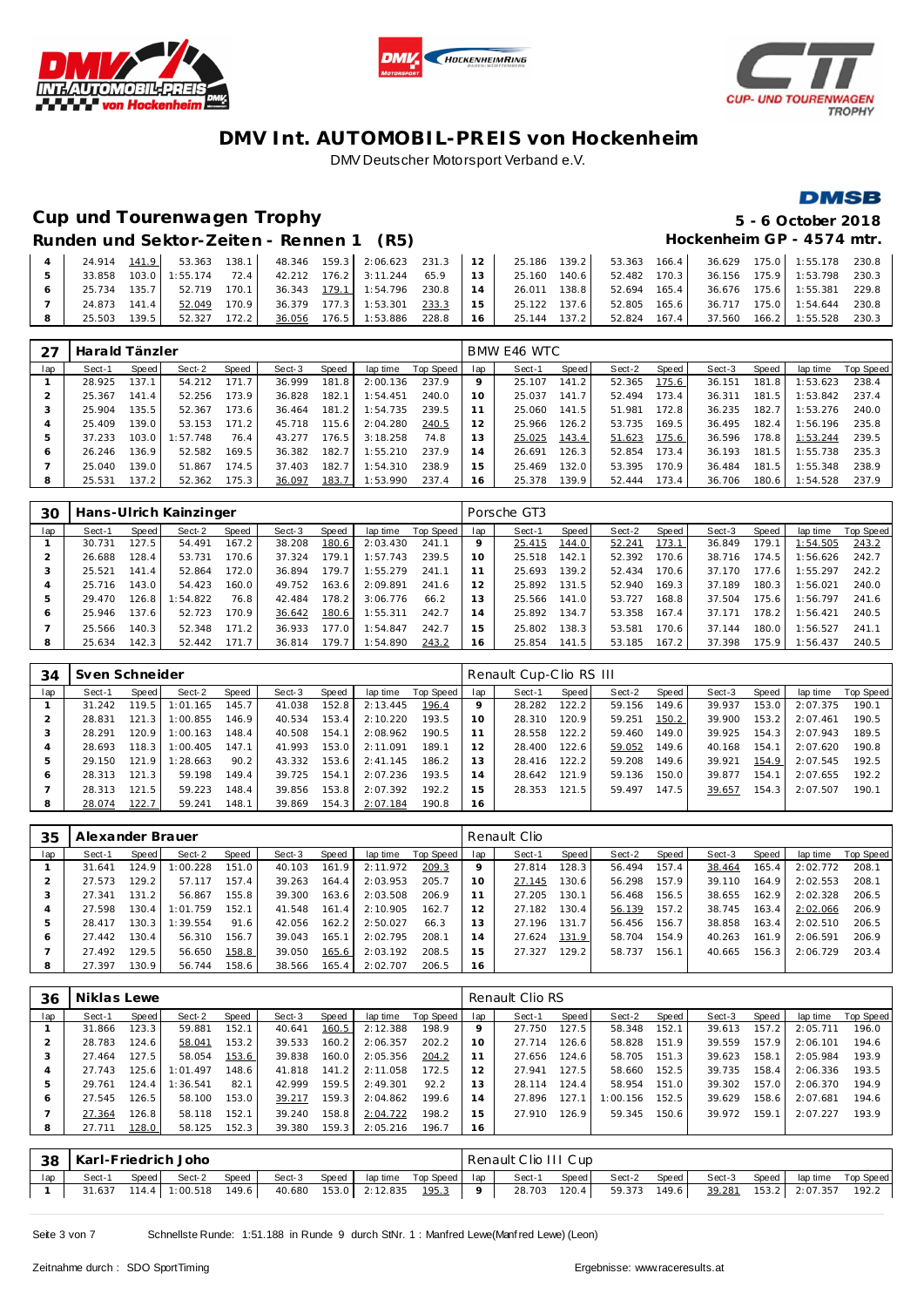





## **Cup und Tourenwagen Trophy 5 - 6 October 2018**

## **DMSB**

|                                          | $\sim$ $\sim$ $\sim$ |  | -------------             |
|------------------------------------------|----------------------|--|---------------------------|
| Runden und Sektor-Zeiten - Rennen 1 (R5) |                      |  | Hockenheim GP - 4574 mtr. |

|  | 29.280 |       | 119.5 1:00.769 | 144.0 |              |       | 40.493 155.8 2:10.542 194.6 10 |       |    | 28.561 121.2 |       | 59.410 149.2 |       |        |                        | 39.626 154.5 2:07.597 | 192.9 |
|--|--------|-------|----------------|-------|--------------|-------|--------------------------------|-------|----|--------------|-------|--------------|-------|--------|------------------------|-----------------------|-------|
|  | 28.190 | 121.5 | 1:00.429       | 147.5 | 40.064       | 153.8 | 2:08.683                       | 194.2 |    | 28.843       | 120.9 | 59.485       | 149.4 | 39.985 | 154.1                  | 2:08.313              | 190.8 |
|  | 29.534 | 119.3 | 1:00.262       | 147.7 | 41.435 149.2 |       | 2:11.231                       | 190.1 | 12 | 28.404       | 122.3 | 59.206       | 148.4 | 40.189 | $153.0$ $\blacksquare$ | 2:07.799              | 191.2 |
|  | 29.618 | 120.8 | 1:28.658       | 86.5  | 43.817       | 154.1 | 2:42.093                       | 183.4 | 13 | 28.437       | 120.4 | 59.206       | 149.4 | 39.304 | 153.2                  | 2:06.947              | 192.5 |
|  | 28.178 | 118.6 | 59.534         | 149.2 | 39.396       | 154.7 | 2:07.108                       | 192.9 | 14 | 28.805       | 121.3 | 59.295       | 149.0 | 39.601 | 154.3                  | 2:07.701              | 193.9 |
|  | 28.049 | 120.9 | 58.995         | 149.4 | 39.556 154.5 |       | 2:06.600                       | 192.9 | 15 | 28.739       | 120.4 | 59.340       | 149.0 | 39.488 | 151.9                  | 2:07.567              | 190.5 |
|  | 28.312 | 122.2 | 59.319         | 149.8 | 39.412 153.8 |       | 2:07.043                       | 192.5 | 16 |              |       |              |       |        |                        |                       |       |

| 39  | Roman Schiemenz |       |          |       |        |       |          |           |                | Renault Clio RS 3 Cup |       |        |       |        |       |          |           |
|-----|-----------------|-------|----------|-------|--------|-------|----------|-----------|----------------|-----------------------|-------|--------|-------|--------|-------|----------|-----------|
| lap | Sect-1          | Speed | Sect-2   | Speed | Sect-3 | Speed | lap time | Top Speed | lap            | Sect-1                | Speed | Sect-2 | Speed | Sect-3 | Speed | lap time | Top Speed |
|     | 31.273          | 124.7 | 58.630   | 153.6 | 40.014 | 161.0 | 2:09.917 | 204.2     | 9              | 27.263                | 130.4 | 56.761 | 156.7 | 38.312 | 163.1 | 2:02.336 | 203.8     |
|     | 27.954          | 123.7 | 58.824   | 155.6 | 39.101 | 164.1 | 2:05.879 | 201.5     | 10             | 27.078                | 130.6 | 56.899 | 154.9 | 38.597 | 163.1 | 2:02.574 | 203.8     |
| 3   | 26.890          | 131.5 | 56.422   | 157.9 | 38.596 | 164.1 | 2:01.908 | 205.7     |                | 26.914                | 130.3 | 56.558 | 157.0 | 38.750 | 162.9 | 2:02.222 | 201.5     |
| 4   | 26.792          | 130.4 | 59.358   | 154.5 | 42.149 | 160.2 | 2:08.299 | 188.8     | 12             | 26.926                | 131.1 | 55.942 | 156.3 | 38.393 | 163.1 | 2:01.261 | 201.5     |
| 5   | 28.493          | 128.9 | 1:43.257 | 96.6  | 41.652 | 163.1 | 2:53.402 | 60.2      | 13             | 26.910                | 130.0 | 56.147 | 157.0 | 38.552 | 161.4 | 2:01.609 | 201.5     |
| Ô   | 27.412          | 129.8 | 56.564   | 157.4 | 39.371 | 162.4 | 2:03.347 | 206.9     | $\overline{4}$ | 27.235                | 120.1 | 56.528 | 157.4 | 38.265 | 163.6 | 2:02.028 | 200.0     |
|     | 28.108          | 125.7 | 56.339   | 157.0 | 38.897 | 163.6 | 2:03.344 | 204.9     | 15             | 27.284                | 126.2 | 56.876 | 156.3 | 38.639 | 162.7 | 2:02.799 | 202.2     |
| 8   | 27.695          | 123.9 | 56.704   | 157.9 | 38.536 | 163.9 | 2:02.935 | 200.7     | 6              | 27.238                | 126.5 | 57.060 | 155.4 | 38.773 | 164.1 | 2:03.071 | 202.6     |

| 41  | Berthold Bermel |       |          |       |        |       |          |           |                 | Renault Clio |       |          |       |        |       |          |           |
|-----|-----------------|-------|----------|-------|--------|-------|----------|-----------|-----------------|--------------|-------|----------|-------|--------|-------|----------|-----------|
| lap | Sect-1          | Speed | Sect-2   | Speed | Sect-3 | Speed | lap time | Top Speed | lap             | Sect-1       | Speed | Sect-2   | Speed | Sect-3 | Speed | lap time | Top Speed |
|     | 30.951          | 122.2 | 1:00.138 | 149.0 | 40.837 | 156.3 | 2:11.926 | 198.9     |                 | 27.979       | 124.0 | 58.583   | 150.4 | 39.739 | 156.1 | 2:06.301 | 195.3     |
|     | 28.259          | 123.6 | 58.579   | 150.0 | 40.068 | 156.7 | 2:06.906 | 200.7     | 10 <sup>°</sup> | 28.032       | 123.6 | 58.589   | 151.5 | 39.711 | 156.5 | 2:06.332 | 194.2     |
| 3   | 27.973          | 123.4 | 58.505   | 149.2 | 40.640 | 154.3 | 2:07.118 | 197.4     |                 | 27.674       | 123.4 | 58.706   | 150.4 | 39.891 | 154.9 | 2:06.271 | 196.4     |
|     | 28.503          | 119.7 | 1:02.318 | 142.5 | 41.142 | 156.7 | 2:11.963 | 179.7     | $\mathcal{P}$   | 27.811       | 124.4 | 59.085   | 150.6 | 39.828 | 156.1 | 2:06.724 | 195.7     |
| 5   | 28.300          | 117.5 | 1:34.421 | 85.0  | 43.163 | 156.3 | 2:45.884 | 115.4     |                 | 27.883       | 124.4 | 1:00.810 | 141.4 | 41.421 | 156.1 | 2:10.114 | 195.7     |
| 6   | 27.783          | 124.1 | 58.299   | 151.9 | 39.300 | 159.3 | 2:05.382 | 200.0     | 4               | 27.979       | 123.9 | 1:00.091 | 150.2 | 41.339 | 153.8 | 2:09.409 | 195.7     |
|     | 27.732          | 125.0 | 58.537   | 151.3 | 39.970 | 157.0 | 2:06.239 | 206.9     | 5               | 28.132       | 122.6 | 59.171   | 150.6 | 39.974 | 150.6 | 2:07.277 | 195.7     |
| 8   | 27.956          | 123.6 | 58.752   | 150.8 | 39.485 | 157.4 | 2:06.193 | 197.4     | 16              |              |       |          |       |        |       |          |           |

| 42  |        |       | Martin Strittmatter |       |        |       |          |           |     | Renault Clio 3 Cup |       |        |                       |        |       |          |           |
|-----|--------|-------|---------------------|-------|--------|-------|----------|-----------|-----|--------------------|-------|--------|-----------------------|--------|-------|----------|-----------|
| lap | Sect-1 | Speed | Sect-2              | Speed | Sect-3 | Speed | lap time | Top Speed | lap | Sect-1             | Speed | Sect-2 | Speed                 | Sect-3 | Speed | lap time | Top Speed |
|     | 31.309 | 120.8 | : 00.471            | 146.7 | 40.821 | 156.1 | 2:12.601 | 195.7     |     | 27.356             | 123.9 | 57.890 | 151.9                 | 38.482 | 157.4 | 2:03.728 | 197.1     |
|     | 27.874 | 123.4 | 57.924              | 152.1 | 39.560 | 157.2 | 2:05.358 | 196.0     | 10  | 27.142             | 124.0 | 57.507 | 153.0                 | 38.857 | 158.6 | 2:03.506 | 196.4     |
| 3   | 27.623 | 122.0 | 57.457              | 153.0 | 38.923 | 158.4 | 2:04.003 | 195.3     |     | 27.365             | 121.8 | 58.338 | 147.9                 | 38.011 | 156.3 | 2:03.714 | 196.0     |
| 4   | 27.886 | 116.8 | :02.322             | 149.2 | 42.542 | 151.3 | 2:12.750 | 174.2     | 12  | 27.222             | 123.1 | 57.789 | 151.9                 | 37.909 | 156.5 | 2:02.920 | 191.2     |
| 5   | 29.223 | 122.3 | : 36.376            | 85.7  | 42.675 | 157.0 | 2:48.274 | 93.3      | 13  | 26.955             | 122.7 | 57.805 | 151<br>$\overline{7}$ | 37.904 | 156.5 | 2:02.664 | 191.8     |
| O   | 27.007 | 123.3 | 57.407              | 153.0 | 38.078 | 158.1 | 2:02.492 | 196.0     | 14  | 27.064             | 123.3 | 59.670 | 150.4                 | 37.958 | 156.5 | 2:04.692 | 192.5     |
|     | 27.167 | 124.3 | 57.403              | 153.8 | 38.747 | 157.7 | 2:03.317 | 196.7     | 15  | 26.845             | 122.6 | 58.138 | 149.0                 | 41.293 | 151.7 | 2:06.276 | 194.6     |
| 8   | 27.562 | 121.6 | 57.867              | 149.0 | 39.543 | 157.0 | 2:04.972 | 197.4     | 16  |                    |       |        |                       |        |       |          |           |

| 46  |        |       | Wolfgang Kaufmann |       |        |       |          |           |     | BMW Z4M Coupe |                    |        |       |        |       |          |           |
|-----|--------|-------|-------------------|-------|--------|-------|----------|-----------|-----|---------------|--------------------|--------|-------|--------|-------|----------|-----------|
| lap | Sect-1 | Speed | Sect-2            | Speed | Sect-3 | Speed | lap time | Top Speed | lap | Sect-1        | Speed              | Sect-2 | Speed | Sect-3 | Speed | lap time | Top Speed |
|     | 29.064 | 138.6 | 54.058            | 165.1 | 37.069 | 175.3 | 2:00.191 | 233.8     |     | 25.263        | 138.8              | 52.719 | 168.5 | 36.250 | 174.8 | 1:54.232 | 227.8     |
|     | 25.485 | 133.3 | 53.234            | 166.7 | 36.117 | 177.0 | 1:54.836 | 226.4     | 10  | 25.287        | 137.2              | 52.815 | 168.5 | 38.833 | 170.6 | 1:56.935 | 228.3     |
| 3   | 25.353 | 138.8 | 52.846            | 166.7 | 36.191 | 177.6 | 1:54.390 | 232.3     | 11  | 25.522        | 136.2              | 53.132 | 168.2 | 36.543 | 174.8 | 1:55.197 | 225.9     |
|     | 25.404 | 137.4 | 53.869            | 159.8 | 46.400 | 109.4 | 2:05.673 | 227.8     | 12  | 25.426        | 135.8              | 53.834 | 164.4 | 36.644 | 175.3 | 1:55.904 | 230.3     |
| 5   | 38.665 | 106.5 | :55.908           | 70.5  | 42.165 | 174.8 | 3:16.738 | 65.3      | 13  | 25.765        | 130.8              | 53.201 | 168.2 | 36.913 | 173.4 | 1:55.879 | 225.9     |
| 6   | 26.349 | 137.8 | 53.085            | 168.0 | 36.491 | 173.4 | 1:55.925 | 233.3     | 14  | 25.443        | 136.9              | 53.164 | 168.2 | 36.900 | 170.3 | 1:55.507 | 225.5     |
|     | 25.231 | 139.0 | 52.704            | 168.5 | 36.211 | 176.2 | 1:54.146 | 227.8     | 15  | 25.493        | 134.3              | 53.829 | 167.2 | 36.721 | 175.0 | 1:56.043 | 225.5     |
| 8   | 25.079 | 138.8 | 53.010            | 168.0 | 36.217 | 175.9 | 1:54.306 | 227.8     | 16  | 25.332        | 137.6 <sub>1</sub> | 53.304 | 166.9 | 36.619 | 171.2 | 1:55.255 | 224.5     |

|     | Manfred Siek |       |                  |       |        |       |          |                   |     | BMW AG MINI JCW Challenge |       |                |       |               |       |                |           |
|-----|--------------|-------|------------------|-------|--------|-------|----------|-------------------|-----|---------------------------|-------|----------------|-------|---------------|-------|----------------|-----------|
| lap | Sect-1       | Speed | Sect-2           | Speed | Sect-3 | Speed |          | laptime Top Speed | lap | Sect-1                    | Speed | Sect-2         | Speed | Sect-3        | Speed | lap time       | Top Speed |
|     | 31.909       |       | $111.9$ 1:02.010 | 148.8 | 41.558 | 162.2 | 2:15.477 | 198.5             |     | Pit Out                   |       | 108.8 1:10.351 |       | 94.7 1:02.666 |       | 109.2 3:39.441 | 172.2     |
|     | 28.901       |       | 117.8 1:00.259   | 116.6 | Pit In |       | 2:41.340 | 201.1             |     | 30.854                    |       | 118.7 1:13.269 | 48.0  | Pit In        |       | 2:41.536       | 205.3     |
|     | Pit Out      | 116.3 | 1:02.427         | 122.2 | Pit In |       | 3:09.160 | 198.5             |     | Pit Out                   | 110.0 | 1:10.320       | 76.3  | Pit In        |       | 7:21.480       | 198.2     |

| 48  | Michael Heide |                                                                   |          |       |              |       |          |       |                 | BMW AG MINI JCW Challenge |       |              |       |        |         |          |                    |
|-----|---------------|-------------------------------------------------------------------|----------|-------|--------------|-------|----------|-------|-----------------|---------------------------|-------|--------------|-------|--------|---------|----------|--------------------|
| lap | Sect-1        | Sect-3<br>Speed<br>lap time Top Speed<br>Speed<br>Speed<br>Sect-2 |          |       |              |       |          |       |                 | Sect-1                    | Speed | Sect-2       | Speed | Sect-3 | Speed   |          | lap time Top Speed |
|     | 30.797        | 117.3                                                             | 1:00.807 | 150.4 | 39.238       | 166.2 | 2:10.842 | 206.9 | $\mathbf Q$     | 26.947                    | 133.7 | 55.870       | 158.8 | 38.552 | $166.4$ | 2:01.369 | 210.1              |
|     | 27.161        | 130.1                                                             | 56.649   | 156.1 | 38.754       | 166.2 | 2:02.564 | 208.1 | 10 <sup>°</sup> | 28.082                    | 131.9 | 58.020       | 150.4 | 39.115 | 168.0   | 2:05.217 | 193.5              |
|     | 26.719        | 132.5                                                             | 56.197   | 159.3 | 38.455       | 165.4 | 2:01.371 | 207.3 |                 | 27.548                    | 132.7 | 57.215 158.1 |       | 38.630 | 166.9   | 2:03.393 | 201.5              |
|     | 26.640        | 134.3                                                             | 58.194   | 149.4 | 40.084 144.4 |       | 2:04.918 | 206.9 | 12              | 27.068                    | 133.3 | 57.438 157.7 |       | 38.743 | 165.1   | 2:03.249 | 202.6              |

Seite 4 von 7 Schnellste Runde: 1:51.188 in Runde 9 durch StNr. 1 : Manfred Lewe(Manf red Lewe) (Leon)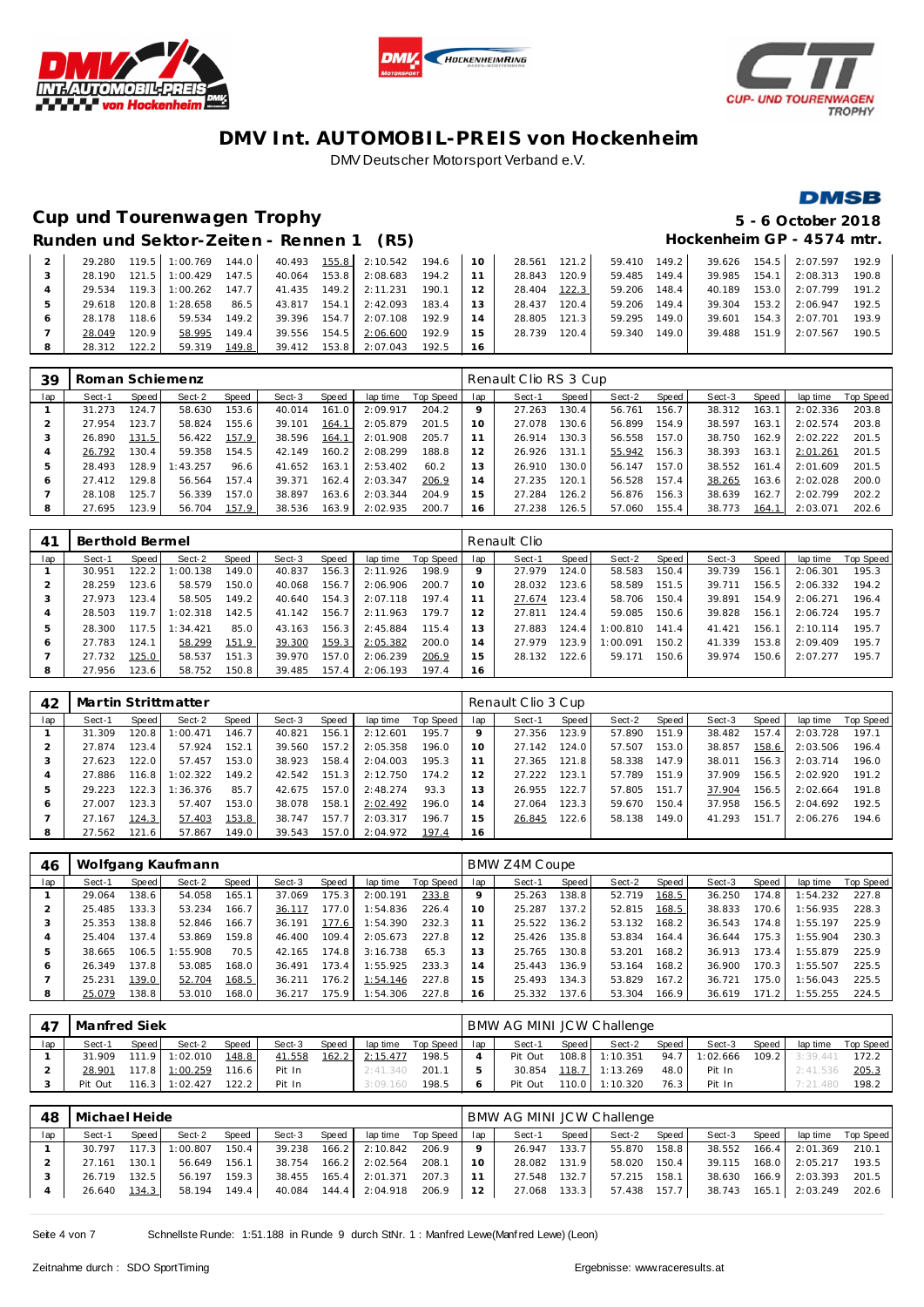





### **Cup und Tourenwagen Trophy 5 - 6 October 2018**

# **DMSB**

### Runden und Sektor-Zeiten - Rennen 1 (R5) **Hockenheim GP** - 4574 mtr.

|        |       |  |  |                                                                                    |  |  |              |  | 29.708 117.6 1:46.064 88.6 42.120 169.8 2:57.892 60.1 13 26.714 132.7 56.912 158.6 38.379 167.2 2:02.005 206.1 |  |
|--------|-------|--|--|------------------------------------------------------------------------------------|--|--|--------------|--|----------------------------------------------------------------------------------------------------------------|--|
|        |       |  |  | 26.801 130.1 56.185 159.3 38.405 168.0 2:01.391 209.7 14 28.440 133.5 56.815 156.5 |  |  |              |  | 38.510 166.4 2:03.765 206.1                                                                                    |  |
|        |       |  |  |                                                                                    |  |  |              |  | 26.736 133.2 55.735 157.9 37.883 167.7 2:00.354 211.4 15 26.916 133.0 56.815 157.7 38.227 165.6 2:01.958 196.4 |  |
| 26.457 | 132.4 |  |  | 55.821 159.8 38.293 166.2 2:00.571 210.1 16 26.761 131.2                           |  |  | 56.643 157.0 |  | 38.777  165.6  2:02.181  206.5                                                                                 |  |

| 49  | Uwe Welzenbach |         |          |       |        |       |          |           |     | BMW AG MINI JCW Challenge |       |          |       |        |       |          |           |
|-----|----------------|---------|----------|-------|--------|-------|----------|-----------|-----|---------------------------|-------|----------|-------|--------|-------|----------|-----------|
| lap | Sect-1         | Speed   | Sect-2   | Speed | Sect-3 | Speed | lap time | Top Speed | lap | Sect-1                    | Speed | Sect-2   | Speed | Sect-3 | Speed | lap time | Top Speed |
|     | 32.185         | 110.3   | 1:05.532 | 143.4 | 43.352 | 153.2 | 2:21.069 | 175.0     |     | 29.651                    | 118.3 | 1:02.496 | 148.4 | 42.003 | 155.6 | 2:14.150 | 169.5     |
|     | 30.038         | 111.2   | 1:03.237 | 145.6 | 43.998 | 150.0 | 2:17.273 | 182.1     |     | 30.620                    | 116.9 | 1:03.726 | 133.7 | 43.798 | 153.2 | 2:18.144 | 182.7     |
|     | 30.179         | 113.91  | 1:02.809 | 144.2 | 44.689 | 150.4 | 2:17.677 | 179.7     | 10  | 30.143                    | 115.1 | 1:03.395 | 147.9 | 42.962 | 152.8 | 2:16.500 | 188.8     |
|     | 30.775         | 110.3   | 1:05.603 | 140.1 | 44.788 | 151.9 | 2:21.166 | 166.2     |     | 29.717                    | 116.9 | 1:02.523 | 146.7 | 42.541 | 155.2 | 2:14.781 | 181.8     |
|     | 30.645         | 114.2   | 1:06.334 | 141.5 | 42.905 | 154.7 | 2:19.884 | 165.4     |     | 29.335                    | 118.6 | 1:03.267 | 146.5 | 41.946 | 154.9 | 2:14.548 | 176.5     |
| Ô   | 29.784         | 113.9   | 1:02.414 | 147.1 | 42.508 | 155.6 | 2:14.706 | 182.7     |     | 31.783                    | 111.0 | 1:01.656 | 148.1 | 41.704 | 153.0 | 2:15.143 | 189.      |
|     | 29.575         | 118.0 l | 1:03.029 | 146.7 | 42.305 | 154.7 | 2:14.909 | 176.8     | 4   | 29.737                    | 120.0 | 1:01.079 | 144.0 | 43.840 | 146.1 | 2:14.656 | 188.8     |

| 50  | Peter Mochow |       |          |       |        |       |          |           |     | Mini R53 |                        |          |       |        |       |          |           |
|-----|--------------|-------|----------|-------|--------|-------|----------|-----------|-----|----------|------------------------|----------|-------|--------|-------|----------|-----------|
| lap | Sect-1       | Speed | Sect-2   | Speed | Sect-3 | Speed | lap time | Top Speed | lap | Sect-1   | Speed                  | Sect-2   | Speed | Sect-3 | Speed | lap time | Top Speed |
|     | 31.597       | 108.7 | 1:04.386 | 138.6 | 43.577 | 144.0 | 2:19.560 | 184.6     | 8   | 29.699   | 116.1                  | 1:02.706 | 137.8 | 42.210 | 145.7 | 2:14.615 | 181.2     |
|     | 30.253       | 112.0 | 1:03.487 | 140.3 | 43.282 | 144.6 | 2:17.022 | 181.8     | Q   | 30.140   | $113.8$ $\blacksquare$ | 1:04.284 | 135.8 | 43.307 | 144.8 | 2:17.731 | 181.2     |
|     | 30.269       | 113.1 | 1:03.194 | 140.8 | 44.352 | 136.9 | 2:17.815 | 180.3     | 10  | 30.223   | 115.5                  | 1:03.553 | 141.2 | 41.850 | 147.1 | 2:15.626 | 183.4     |
|     | 31.816       | 112.1 | 1:05.216 | 136.2 | 44.583 | 145.6 | 2:21.615 | 176.2     |     | 30.784   | 115.0                  | 1:02.820 | 139.4 | 41.396 | 147.5 | 2:15.000 | 180.9     |
|     | 31.265       | 113.2 | 1:06.331 | 134.2 | 42.288 | 145.9 | 2:19.884 | 170.9     | 12  | 29.889   | 115.4                  | 1:02.987 | 139.0 | 42.437 | 144.2 | 2:15.313 | 184.3     |
| 6   | 29.989       | 114.4 | 1:02.591 | 139.5 | 42.829 | 145.4 | 2:15.409 | 183.1     | 13  | 30.919   | 114.5                  | 1:02.399 | 140.4 | 41.903 | 143.8 | 2:15.221 | 179.7     |
|     | 29.980       | 115.1 | 1:02.766 | 140.4 | 42.157 | 145.6 | 2:14.903 | 181.2     | 14  | 29.984   | 113.8                  | 1:06.700 | 72.3  | Pit In |       | 3:34.883 | 181.2     |

| 53  | Patrick Lendle |              |          |       |        |       |          |           |                | <b>VW Beetle</b> |       |        |       |        |       |          |           |
|-----|----------------|--------------|----------|-------|--------|-------|----------|-----------|----------------|------------------|-------|--------|-------|--------|-------|----------|-----------|
| lap | Sect-1         | <b>Speed</b> | Sect-2   | Speed | Sect-3 | Speed | lap time | Top Speed | lap            | Sect-1           | Speed | Sect-2 | Speed | Sect-3 | Speed | lap time | Top Speed |
|     | 31.308         | 124.0        | 59.386   | 146.9 | 40.498 | 159.3 | 2:11.192 | 203.0     | $\mathbf Q$    | 27.161           | 126.2 | 57.818 | 148.4 | 38.719 | 159.3 | 2:03.698 | 197.4     |
| 2   | 28.094         | 126.6        | 58.094   | 151.0 | 39.124 | 158.4 | 2:05.312 | 202.2     | 10             | 26.972           | 126.9 | 57.662 | 152.8 | 38.825 | 160.2 | 2:03.459 | 196.4     |
|     | 27.352         | 127.2        | 57.326   | 151.9 | 39.260 | 157.7 | 2:03.938 | 200.4     |                | 27.364           | 125.9 | 58.766 | 147.1 | 38.940 | 159.1 | 2:05.070 | 196.0     |
| 4   | 27.765         | 126.0        | 1:01.676 | 145.6 | 41.792 | 147.3 | 2:11.233 | 170.6     |                | 27.285           | 125.6 | 57.657 | 153.6 | 38.789 | 158.4 | 2:03.731 | 200.4     |
| 5   | 28.978         | 122.3        | 1:37.661 | 82.3  | 42.324 | 158.8 | 2:48.963 | 92.1      | 3              | 27.058           | 125.9 | 57.370 | 153.2 | 38.832 | 157.7 | 2:03.260 | 198.9     |
| O   | 27.506         | 126.9        | 57.202   | 153.2 | 38.751 | 158.1 | 2:03.459 | 201.9     | $\overline{4}$ | 27.315           | 123.6 | 58.483 | 152.5 | 38.835 | 158.4 | 2:04.633 | 198.2     |
|     | 27.259         | 126.5        | 57.946   | 154.5 | 39.000 | 160.0 | 2:04.205 | 201.1     | 5              | 27.404           | 123.7 | 58.137 | 152.5 | 39.394 | 158.4 | 2:04.935 | 199.3     |
| 8   | 27.381         | 126.6        | 58.204   | 148.6 | 39.429 | 158.8 | 2:05.014 | 201.5     | 16             |                  |       |        |       |        |       |          |           |

| 56  | Jesco Kaczmarek |       |          |       |        |       |          |           |     | Audi TTS |       |        |                    |        |       |          |           |
|-----|-----------------|-------|----------|-------|--------|-------|----------|-----------|-----|----------|-------|--------|--------------------|--------|-------|----------|-----------|
| lap | Sect-1          | Speed | Sect-2   | Speed | Sect-3 | Speed | lap time | Top Speed | lap | Sect-1   | Speed | Sect-2 | Speed              | Sect-3 | Speed | lap time | Top Speed |
|     | 30.112          | 132.5 | 56.145   | 154.5 | 37.533 | 170.3 | 2:03.790 | 213.9     |     | 26.249   | 130.1 | 55.687 | 157.0              | 37.124 | 160.5 | 1:59.060 | 203.8     |
| 2   | 26.549          | 129.0 | 55.565   | 160.0 | 37.257 | 165.9 | 1:59.371 | 210.1     | 10  | 26.325   | 130.9 | 56.073 | 156.5              | 37.262 | 159.8 | 1:59.660 | 205.3     |
| 3   | 26.559          | 131.4 | 55.204   | 159.3 | 37.127 | 166.4 | 1:58.890 | 206.9     |     | 26.710   | 131.5 | 55.468 | 159.1              | 37.132 | 162.4 | 1:59.310 | 196.4     |
| 4   | 26.689          | 130.6 | 1:01.701 | 138.1 | 43.511 | 125.6 | 2:11.901 | 202.2     | 12  | 26.606   | 124.0 | 56.223 | 156.5              | 37.165 | 160.2 | 1:59.994 | 198.9     |
| 5   | 29.747          | 124.3 | 1:50.029 | 91.1  | 40.915 | 168.2 | 3:00.691 | 63.3      | 3   | 26.187   | 130.3 | 56.103 | 157.2              | 38.088 | 162.9 | 2:00.378 | 197.4     |
| 6   | 26.141          | 133.0 | 54.691   | 158.8 | 37.062 | 166.7 | 1:57.894 | 209.7     | 14  | 26.763   | 129.5 | 56.200 | 157.4              | 37.038 | 163.4 | 2:00.001 | 197.8     |
|     | 25.834          | 130.8 | 55.204   | 159.8 | 37.111 | 161.7 | 1:58.149 | 200.4     | 15  | 26.064   | 130.6 | 58.779 | 146.5              | 37.485 | 160.7 | 2:02.328 | 202.6     |
| 8   | 26.767          | 130.3 | 55.678   | 155.2 | 37.355 | 164.6 | 1:59.800 | 199.6     | 16  | 26.246   | 131.4 | 55.585 | 156.7 <sub>1</sub> | 38.580 | 143.0 | 2:00.411 | 199.3     |

| 57  | Marcus Gesell |       |          |       |        |       |          |           |     | Seat Leon Supercopa MK2 GMS |       |          |                    |        |       |          |           |
|-----|---------------|-------|----------|-------|--------|-------|----------|-----------|-----|-----------------------------|-------|----------|--------------------|--------|-------|----------|-----------|
| lap | Sect-1        | Speed | Sect-2   | Speed | Sect-3 | Speed | lap time | Top Speed | lap | Sect-1                      | Speed | Sect-2   | Speed              | Sect-3 | Speed | lap time | Top Speed |
|     | 30.127        | 136.4 | 54.491   | 162.2 | 37.509 | 173.9 | 2:02.127 | 225.9     |     | 26.149                      | 135.5 | 54.225   | 164.9 <sub>1</sub> | 36.898 | 170.6 | 1:57.272 | 216.0     |
|     | 25.887        | 134.7 | 53.923   | 165.9 | 36.870 | 172.5 | 1:56.680 | 220.0     | 10  | 26.027                      | 135.5 | 53.987   | 164.4              | 36.814 | 172.5 | 1:56.828 | 216.9     |
|     | 25.696        | 136.0 | 54.336   | 166.4 | 36.586 | 173.1 | : 56.618 | 217.3     |     | 26.126                      | 135.3 | 54.780   | 163.9              | 37.068 | 171.2 | : 57.974 | 219.5     |
| 4   | 26.032        | 135.3 | 56.455   | 155.6 | 49.120 | 159.8 | 2:11.607 | 220.0     | 12  | 26.575                      | 135.3 | 54.712   | 162.2              | 37.498 | 171.7 | 1:58.785 | 216.4     |
| ь   | 29.538        | 124.9 | : 54.786 | 69.7  | 42.229 | 173.6 | 3:06.553 | 67.4      | 13  | 26.172                      | 135.5 | 56.057   | 145.0              | 41.166 | 127.7 | 2:03.395 | 217.3     |
| 6   | 26.098        | 35.3  | 53.821   | 166.4 | 36.815 | 172.8 | 1:56.734 | 222.2     | 14  | 31.791                      | 101.4 | 1:12.357 | 118.7              | 45.766 | 125.4 | 2:29.914 | 143.0     |
|     | 25.602        | 135.0 | 53.939   | 165.9 | 36.580 | 172.0 | 1:56.121 | 221.3     | 15  | 32.203                      | 101.7 | 1:15.055 | 112.6              | 47.190 | 118.3 | 2:34.448 | 143.2     |
| 8   | 25.854        | 135.3 | 54.625   | 162.7 | 37.126 | 171.2 | 1:57.605 | 220.0     | 16  |                             |       |          |                    |        |       |          |           |

| 58  | Frank Schröder |         |                       |       |              |       |                                |                    |          | Seat Seat Leon MK1 Supa Copa |       |              |       |        |       |                |                    |
|-----|----------------|---------|-----------------------|-------|--------------|-------|--------------------------------|--------------------|----------|------------------------------|-------|--------------|-------|--------|-------|----------------|--------------------|
| lap | Sect-1         | Speed I | Sect-2                | Speed | Sect-3       | Speed |                                | lap time Top Speed | lap      | Sect-1                       | Speed | Sect-2       | Speed | Sect-3 | Speed |                | lap time Top Speed |
|     | 30.054         | 132.5   | 55.408                | 159.5 | 39.638       | 172.8 | 2:05.100                       | 226.9              | $\Omega$ | 26.751                       | 126.9 | 55.649 164.6 |       | 38.563 |       | 169.8 2:00.963 | 220.0              |
|     | 26.392         | 130.9   | 55.020                | 168.2 | 38.325 178.8 |       | 1:59.737                       | 230.3              | $10^{-}$ | 26.615 130.4                 |       | 55.056 164.1 |       | 38.429 |       | 173.6 2:00.100 | 228.3              |
|     | 26.446         | 135.7   | 56.011                | 161.9 | 39.014 175.0 |       | 2:01.471                       | 214.3              |          | 26.665 131.7                 |       | 55.008       | 162.7 | 38.335 |       | 173.1 2:00.008 | 228.3              |
|     |                |         | 26.779 131.2 1:00.259 | 144.6 |              |       | 45.347  144.2  2:12.385  220.4 |                    | 12       | 26.362 130.0                 |       | 54.971 163.9 |       | 37.857 |       | 176.8 1:59.190 | 226.9              |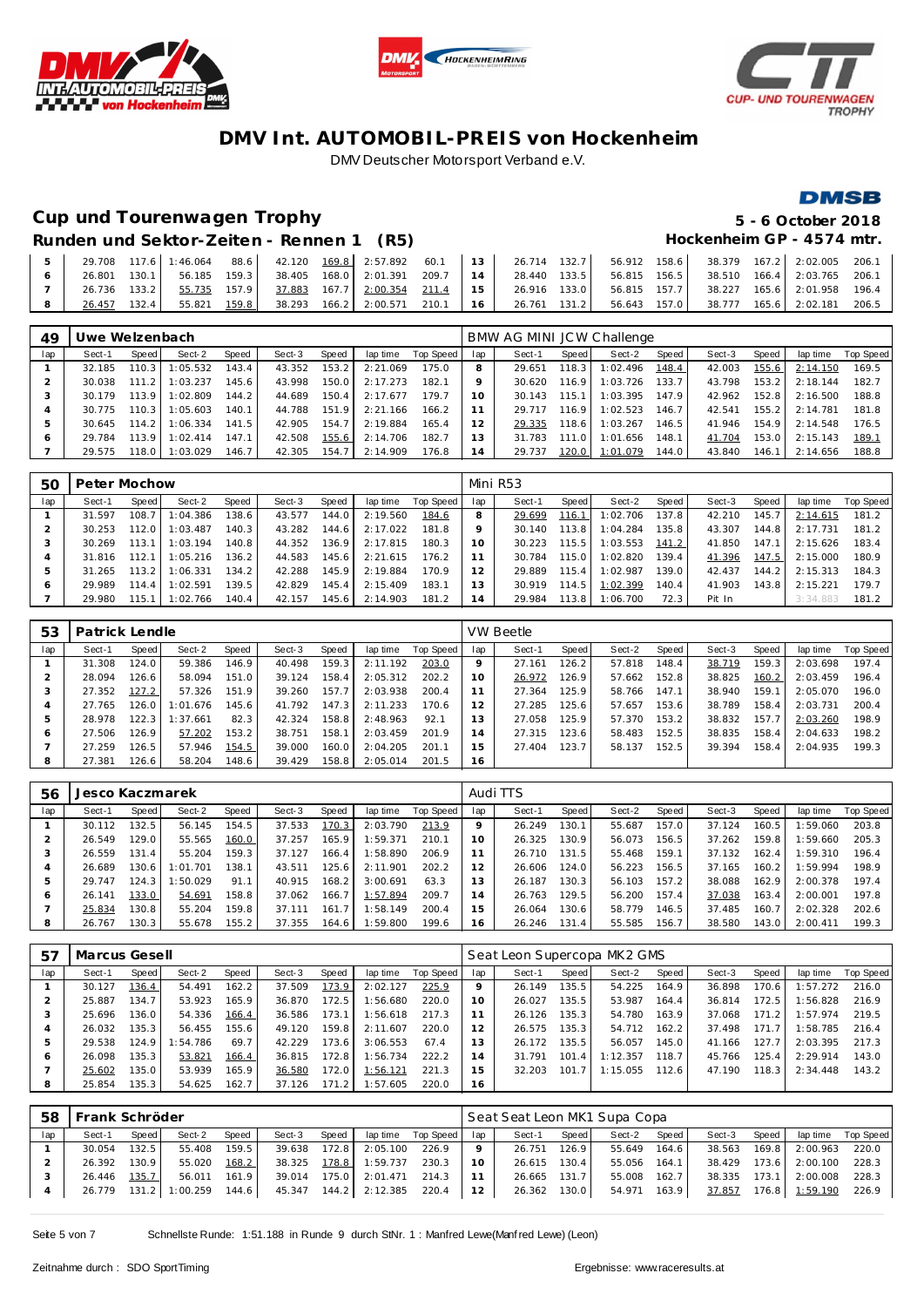





### **Cup und Tourenwagen Trophy 5 - 6 October 2018**

### **DMSB**

### Runden und Sektor-Zeiten - Rennen 1 (R5) **Hockenheim GP** - 4574 mtr.

| $5-1$ |  |  |  |  |  |  |  | 29.699 120.0 1:45.642 95.4 42.300 167.7 2:57.641 62.2 13 26.821 129.3 54.905 162.7 38.831 170.1 2:00.557 228.3 |  |
|-------|--|--|--|--|--|--|--|----------------------------------------------------------------------------------------------------------------|--|
|       |  |  |  |  |  |  |  | 28.361 129.0 54.709 161.2 38.608 175.0 2:01.678 231.8 14 27.175 130.0 54.441 163.1 38.345 173.1 1:59.961 229.3 |  |
|       |  |  |  |  |  |  |  | 26.697 127.8 54.590 164.4 38.829 170.3 2:00.116 230.8 15 26.284 131.7 55.256 162.7 39.099 171.4 2:00.639 226.4 |  |
|       |  |  |  |  |  |  |  | 26.757 130.8 55.410 161.2 38.442 175.9 2:00.609 229.3 16 26.318 129.5 54.955 162.7 39.026 169.5 2:00.299 226.4 |  |

| 59  | Jörg Musczak |       |          |       |        |       |          |           | Seat Supercopa MK2 |        |       |        |       |        |              |          |           |
|-----|--------------|-------|----------|-------|--------|-------|----------|-----------|--------------------|--------|-------|--------|-------|--------|--------------|----------|-----------|
| lap | Sect-1       | Speed | Sect-2   | Speed | Sect-3 | Speed | lap time | Top Speed | lap                | Sect-1 | Speed | Sect-2 | Speed | Sect-3 | <b>Speed</b> | lap time | Top Speed |
|     | 29.313       | 133.2 | 54.888   | 162.4 | 38.497 | 75.3  | 2:02.698 | 234.3     |                    | 26.612 | 140.3 | 54.096 | 165.6 | 37.455 | 172.0        | 1:58.163 | 226.4     |
|     | 27.226       | 135.3 | 55.497   | 165.4 | 37.736 | 176.2 | 2:00.459 | 234.3     | 10 <sup>°</sup>    | 26.706 | 140.3 | 54.514 | 165.1 | 37.521 | 173.9        | 1:58.741 | 225.9     |
| 3   | 26.600       | 137.4 | 54.000   | 168.5 | 37.803 | 175.3 | 1:58.403 | 229.8     |                    | 27.105 | 139.5 | 54.514 | 167.4 | 39.327 | 172.0        | 2:00.946 | 226.4     |
|     | 27.033       | 139.2 | 1:01.016 | 131.2 | 44.258 | 135.3 | 2:12.307 | 228.3     | 2                  | 27.092 | 137.2 | 54.745 | 166.2 | 37.638 | 173.6        | 1:59.475 | 223.6     |
| b   | 29.795       | 117.8 | 1:49.431 | 95.2  | 41.318 | 179.1 | 3:00.544 | 65.9      | 3                  | 27.002 | 139.2 | 54.559 | 167.7 | 37.969 | 172.8        | 1:59.530 | 225.5     |
| O   | 26.309       | 139.9 | 53.503   | 168.0 | 37.489 | 75.6  | 1:57.301 | 234.3     | $\overline{a}$     | 27.077 | 132.0 | 54.562 | 167.2 | 38.815 | 171.7        | 2:00.454 | 221.3     |
|     | 26.367       | 140.8 | 53.250   | 168.5 | 37.342 | 174.8 | 1:56.959 | 230.8     | 5                  | 27.027 | 137.4 | 54.884 | 160.7 | 38.046 | 171.7        | 1:59.957 | 225.9     |
| 8   | 26.279       | 139.2 | 54.553   | 166.2 | 37.528 | 174.8 | 1:58.360 | 226.9     | 16                 | 27.126 | 128.1 | 55.107 | 165.1 | 37.818 | 173.4        | 2:00.051 | 225.5     |

| 65  | Andreas Klocke |       |         |       |        |       |          |                  | Porsche 996 GT3 Cup |        |       |        |         |        |              |          |           |
|-----|----------------|-------|---------|-------|--------|-------|----------|------------------|---------------------|--------|-------|--------|---------|--------|--------------|----------|-----------|
| lap | Sect-1         | Speed | Sect-2  | Speed | Sect-3 | Speed | lap time | <b>Top Speed</b> | lap                 | Sect-1 | Speed | Sect-2 | Speed   | Sect-3 | <b>Speed</b> | lap time | Top Speed |
|     | 31.023         | 130.3 | 54.792  | 165.6 | 38.216 | 180.0 | 2:04.031 | 238.4            | Q                   | 25.781 | 139.5 | 52.066 | 174.5   | 36.910 | 180.6        | 1:54.757 | 246.0     |
|     | 26.783         | 123.6 | 54.331  | 169.3 | 37.589 | 178.8 | 1:58.703 | 246.6            | 10                  | 25.995 | 126.2 | 52.768 | 166.7   | 37.844 | 178.5        | 1:56.607 | 242.7     |
| 3   | 25.839         | 132.8 | 52.560  | 173.4 | 37.229 | 175.6 | 1:55.628 | 243.8            |                     | 26.935 | 132.7 | 54.142 | 169.3   | 37.859 | 176.8        | 1:58.936 | 242.7     |
|     | 26.088         | 137.4 | 54.084  | 161.2 | 48.466 | 156.3 | 2:08.638 | 244.3            | 12                  | 26.989 | 138.8 | 53.636 | 169.5   | 37.930 | 174.5        | 1:58.555 | 243.2     |
| 5   | 30.375         | 120.0 | :54.313 | 75.6  | 42.022 | 181.8 | 3:06.710 | 65.5             | 13                  | 26.498 | 136.4 | 54.058 | 168.0   | 37.864 | 176.2        | 1:58.420 | 241.1     |
| Ô   | 26.241         | 137.1 | 52.374  | 172.2 | 36.634 | 180.9 | 1:55.249 | 247.7            | 14                  | 26.775 | 134.8 | 54.427 | 165.6 l | 38.109 | 173.1        | 1:59.311 | 238.4     |
|     | 25.391         | 138.6 | 52.413  | 172.8 | 37.171 | 176.8 | 1:54.975 | 246.6            | 15                  | 26.724 | 128.9 | 56.379 | 157.0   | 39.791 | 168.5        | 2:02.894 | 225.5     |
| 8   | 25.967         | 138.6 | 52.182  | 72.2  | 37.013 | 178.5 | 1:55.162 | 245.5            | 16                  | 27.720 | 121.3 | 58.760 | 146.1   | 44.094 | 117.4        | 2:10.574 | 197.4     |

| 66  | Maximilian Maier |       |          |       |        |       |          |           | Porsche 996 GT3 Cup |        |       |        |       |        |       |          |           |
|-----|------------------|-------|----------|-------|--------|-------|----------|-----------|---------------------|--------|-------|--------|-------|--------|-------|----------|-----------|
| lap | Sect-1           | Speed | Sect-2   | Speed | Sect-3 | Speed | lap time | Top Speed | lap                 | Sect-1 | Speed | Sect-2 | Speed | Sect-3 | Speed | lap time | Top Speed |
|     | 27.594           | 137.1 | 52.770   | 170.1 | 38.370 | 180.0 | 1:58.734 | 242.7     |                     | 25.002 | 147.5 | 50.522 | 176.8 | 36.119 | 187.5 | 1:51.643 | 250.0     |
|     | 25.954           | 134.8 | 51.740   | 173.1 | 37.957 | 186.5 | 1:55.651 | 249.4     |                     | 25.038 | 147.5 | 52.455 | 173.1 | 36.614 | 186.5 | 1:54.107 | 251.7     |
|     | 25.576           | 138.1 | 51.570   | 175.6 | 37.238 | 184.9 | 1:54.384 | 247.7     |                     | 25.017 | 141.7 | 50.889 | 173.6 | 37.186 | 182.4 | 1:53.092 | 248.8     |
|     | 25.478           | 136.0 | 51.942   | 174.2 | 46.228 | 109.9 | 2:03.648 | 250.0     | $\overline{2}$      | 25.260 | 136.0 | 52.302 | 173.4 | 36.742 | 186.2 | 1:54.304 | 244.9     |
| 5   | 37.579           | 97.8  | : 56.830 | 83.2  | 44.897 | 178.5 | 3:19.306 | 72.2      | 3                   | 25.295 | 139.9 | 52.240 | 173.1 | 38.113 | 184.0 | 1:55.648 | 224.5     |
| O   | 26.034           | 27.5  | 52.059   | 174.5 | 36.569 | 186.2 | 1:54.662 | 249.4     | $\overline{a}$      | 25.477 | 142.5 | 53.321 | 165.9 | 37.092 | 185.2 | 1:55.890 | 250.6     |
|     | 25.633           | 133.2 | 51.518   | 174.5 | 36.964 | 185.2 | 1:54.115 | 250.6     | 5                   | 29.073 | 110.1 | 53.699 | 171.7 | 37.804 | 184.0 | 2:00.576 | 243.8     |
| 8   | 25.235           | 137.8 | 51.245   | 173.4 | 36.699 | 185.2 | 1:53.179 | 249.4     | 16                  | 25.396 | 133.0 | 51.854 | 169.0 | 38.488 | 183.7 | 1:55.738 | 248.8     |

| 70  |        | Sebastian Erkelentz |                |       |        | BMW E30 325i |          |           |     |        |       |          |       |        |       |          |           |
|-----|--------|---------------------|----------------|-------|--------|--------------|----------|-----------|-----|--------|-------|----------|-------|--------|-------|----------|-----------|
| lap | Sect-1 | Speed I             | Sect-2         | Speed | Sect-3 | Speed        | lap time | Top Speed | lap | Sect-1 | Speed | Sect-2   | Speed | Sect-3 | Speed | lap time | Top Speed |
|     | 31.318 | $115.3 \text{ L}$   | 1:02.695       | 146.3 | 41.373 | 154.3        | 2:15.386 | 189.8     |     | 30.555 | 112.0 | 1:08.310 | 141.9 | 42.629 | 150.0 | 2:21.494 | 168.5     |
|     | 28.719 |                     | 120.0 1:00.180 | 149.2 | 41.198 | 154.3        | 2:10.097 | 196.0     |     | 31.997 | 106.4 | 1:11.083 | 98.3  | 47.012 | 137.8 | 2:30.092 | 185.9     |
|     | 28.758 | 121.9               | 1:05.338       | 146.5 | 41.267 | 152.8        | 2:15.363 | 197.8     |     | 29.205 | 119.2 | 1:06.127 | 145.7 | Pit In |       | 2:27.138 | 193.9     |

|     | Manfred Barz |         |          |       |        | <b>BMW 325i</b> |          |           |                |        |       |          |         |        |       |          |           |
|-----|--------------|---------|----------|-------|--------|-----------------|----------|-----------|----------------|--------|-------|----------|---------|--------|-------|----------|-----------|
| lap | Sect-1       | Speed   | Sect-2   | Speed | Sect-3 | Speed           | lap time | Top Speed | lap            | Sect-1 | Speed | Sect-2   | Speed I | Sect-3 | Speed | lap time | Top Speed |
|     | 31.643       | 113.9   | :02.030  | 150.0 | 40.929 | 154.9           | 2:14.602 | 199.6     | $\circ$        | 28.433 | 120.0 | 59.374   | 153.0   | 40.363 | 154.1 | 2:08.170 | 198.2     |
|     | 28.568       | 119.9   | :00.080  | 151.3 | 41.678 | 156.1           | 2:10.326 | 202.6     | 10             | 28.690 | 118.4 | 59.954   | 151.5   | 40.651 | 151.3 | 2:09.295 | 196.7     |
| 3   | 28.429       | 118.4   | 59.223   | 153.2 | 40.845 | 153.6           | 2:08.497 | 200.4     |                | 28.986 | 117.3 | 59.815   | 150.8   | 41.049 | 151.3 | 2:09.850 | 198.2     |
| 4   | 30.022       | 110.7   | : 01.821 | 148.4 | 40.986 | 155.4           | 2:12.829 | 193.2     |                | 29.038 | 119.2 | 1:00.864 | 147.7   | 41.759 | 149.0 | 2:11.661 | 198.2     |
| ь   | 29.067       | 120.4   | 1:27.220 | 89.9  | 44.408 | 154.3           | 2:40.695 | 197.1     | 3              | 29.188 | 115.1 | 1:01.029 | 148.1   | 41.520 | 149.0 | 2:11.737 | 197.1     |
| 6   | 28.618       | 118.9   | 59.425   | 151.9 | 40.044 | 153.8           | 2:08.087 | 201.1     | $\overline{a}$ | 29.197 | 120.8 | 59.939   | 148.6   | 40.937 | 149.8 | 2:10.073 | 197.1     |
|     | 28.354       | 116.4 l | :00.118  | 152.3 | 40.185 | 154.1           | 2:08.657 | 198.9     | 5              | 29.275 | 118.3 | 1:00.117 | 149.2   | 41.255 | 152.1 | 2:10.647 | 197.4     |
| 8   | 28.666       | 119.5   | 1:00.336 | 148.6 | 40.366 | 153.0           | 2:09.368 | 197.8     | 16             |        |       |          |         |        |       |          |           |

| 75  | Marius Barczak |       |          |       |        |       |          |           |                | Volkswagen Golf 6 R |       |        |       |        |       |          |           |  |
|-----|----------------|-------|----------|-------|--------|-------|----------|-----------|----------------|---------------------|-------|--------|-------|--------|-------|----------|-----------|--|
| lap | Sect-1         | Speed | Sect-2   | Speed | Sect-3 | Speed | lap time | Top Speed | lap            | Sect-1              | Speed | Sect-2 | Speed | Sect-3 | Speed | lap time | Top Speed |  |
|     | 29.028         | 140.1 | 53.236   | 172.0 | 36.927 | 180.6 | 1:59.191 | 231.3     |                | 25.056              | 141.9 | 51.602 | 172.5 | 36.382 | 176.8 | 1:53.040 | 230.3     |  |
|     | 25.462         | 142.7 | 51.661   | 172.5 | 37.058 | 180.3 | 1:54.181 | 232.3     | 10             | 25.172              | 142.5 | 53.079 | 173.1 | 36.317 | 179.7 | 1:54.568 | 232.8     |  |
| 3   | 25.423         | 140.8 | 51.570   | 173.4 | 36.388 | 178.5 | 1:53.381 | 229.3     |                | 25.430              | 141.0 | 51.834 | 173.9 | 37.295 | 178.2 | 1:54.559 | 228.8     |  |
| 4   | 25.155         | 141.7 | 52.372   | 168.0 | 47.174 | 108.2 | 2:04.701 | 229.8     |                | 25.511              | 142.1 | 52.384 | 172.8 | 36.961 | 176.8 | 1:54.856 | 230.3     |  |
| 5   | 37.630         | 102.6 | 1:56.379 | 87.4  | 45.518 | 164.9 | 3:19.527 | 71.5      |                | 25.396              | 140.8 | 52.112 | 172.8 | 36.646 | 175.6 | 1:54.154 | 228.3     |  |
| O   | 25.549         | 141.2 | 51.858   | 173.1 | 36.200 | 79.7  | 1:53.607 | 231.3     | $\overline{4}$ | 25.439              | 141.5 | 51.875 | 172.2 | 36.396 | 177.6 | 1:53.710 | 230.3     |  |
|     | 24.999         | 142.9 | 51.201   | 174.2 | 35.895 | 180.6 | 1:52.095 | 231.8     | 15             | 25.157              | 143.6 | 52.143 | 172.2 | 36.589 | 179.1 | 1:53.889 | 229.3     |  |
|     |                |       |          |       |        |       |          |           |                |                     |       |        |       |        |       |          |           |  |